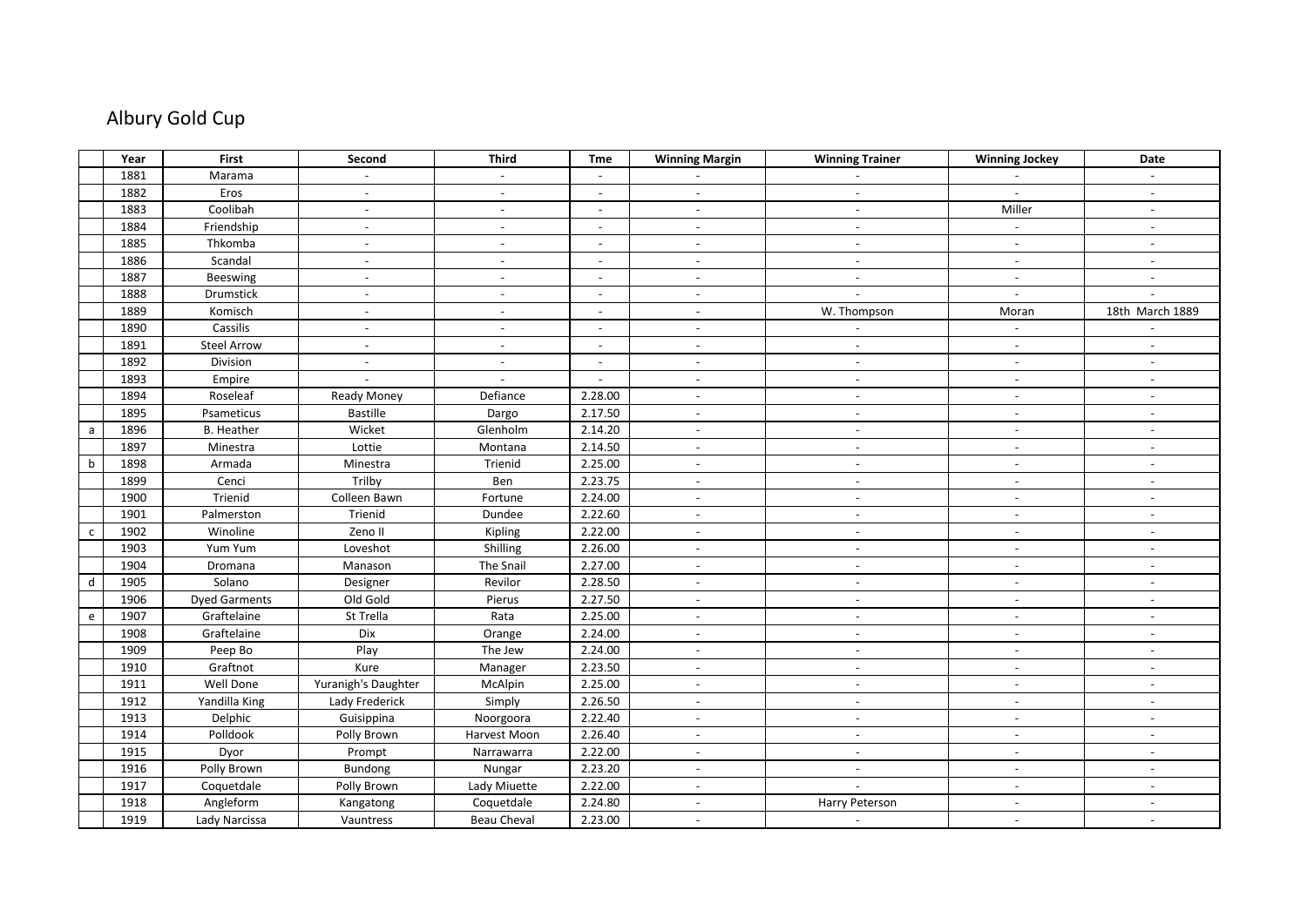|   | 1920 | Ulandra               | Airoo               | Tresco                 | 2.23.60 |                          | $\blacksquare$              | $\overline{\phantom{a}}$ | $\overline{\phantom{a}}$ |
|---|------|-----------------------|---------------------|------------------------|---------|--------------------------|-----------------------------|--------------------------|--------------------------|
|   | 1921 | Bimbi                 | Filandria           | Bronzesheen            | 2.24.40 |                          | John Pierce                 | <b>Adam Skirving</b>     |                          |
|   | 1922 | Satin Beau            | Filices             | Seabound               | 2.23.40 | $\overline{\phantom{a}}$ | $\overline{\phantom{a}}$    | $\mathbb{L}$             | $\overline{\phantom{a}}$ |
|   | 1923 | Toohey                | Lord Benz           | Tresco                 | 2.22.20 | $\overline{\phantom{a}}$ | $\overline{\phantom{a}}$    | $\overline{\phantom{a}}$ | $\overline{\phantom{a}}$ |
|   | 1924 | Posima                | Pixi Lad            | St Joe                 | 2.07.75 |                          |                             | $\overline{\phantom{a}}$ | $\blacksquare$           |
| g | 1925 | Gay Serenader         | Warwickshire        | Wildun                 | 2.21.00 | $\overline{\phantom{a}}$ | $\overline{\phantom{a}}$    | $\sim$                   | $\sim$                   |
|   | 1926 | Spearer               | Gungool             | Llanthony              | 2.19.25 | $\overline{\phantom{a}}$ | $\overline{\phantom{a}}$    | $\overline{\phantom{a}}$ | 16th April 1926          |
|   | 1927 | Llanthony             | Don Panther         | May Cost               | 2.18.50 | $\overline{\phantom{a}}$ | $\sim$                      | $\overline{\phantom{a}}$ | $\blacksquare$           |
|   | 1928 | Charlot               | Valamita            | <b>Mountain Prince</b> | 2.19.50 |                          | $\overline{a}$              | $\overline{a}$           | $\overline{a}$           |
|   | 1929 | Lalique               | Lord Eudorus        | Nereus                 | 2.20.00 | $\overline{\phantom{a}}$ | $\sim$                      | $\sim$                   | $\sim$                   |
|   | 1930 | Rosbercon             | Silver Billy        | <b>Ring Boy</b>        | 2.18.20 | $\overline{a}$           | $\overline{a}$              | $\overline{a}$           | $\overline{\phantom{a}}$ |
|   | 1931 | Hazelwood             | Koolparoo           | Aleman                 | 2.20.00 |                          |                             | $\overline{a}$           | $\overline{\phantom{0}}$ |
|   | 1932 | Lazy Pam              | Spearlad            | Liquid Cry             | 2.20.00 | $\overline{\phantom{a}}$ | $\overline{\phantom{a}}$    | $\overline{\phantom{a}}$ | $\overline{\phantom{a}}$ |
|   | 1933 | Azra                  | Advertiser          | More Cyllene           | 2.21.40 | $\overline{\phantom{a}}$ | $\overline{a}$              | $\overline{a}$           | $\overline{a}$           |
|   | 1934 | Tobago                | Jack Home           | Farlure                | 2.20.20 |                          |                             |                          | $\overline{a}$           |
|   | 1935 | <b>Brave Boy</b>      | Faronga             | Marie Beau             | 2.21.00 | $\overline{\phantom{a}}$ | $\sim$                      | $\sim$                   | $\overline{\phantom{a}}$ |
| h | 1936 | <b>Orange Bitters</b> | <b>Melton Maid</b>  | Opinion                | 2.05.00 | $\overline{\phantom{a}}$ | $\overline{\phantom{a}}$    | $\overline{\phantom{a}}$ | $\overline{\phantom{a}}$ |
|   | 1937 | Boyfred               | Villius             | Andy Spark             | 2.04.75 |                          |                             | $\overline{\phantom{a}}$ | $\overline{\phantom{a}}$ |
|   | 1938 | Gay Friar             | Veneration          | <b>Melton Maid</b>     | 2.05.25 | $\overline{\phantom{a}}$ | Charlie Star                | A. Wilson                | $\blacksquare$           |
|   | 1939 | <b>Beau Malt</b>      | Saul                | Manu Forti             | 2.05.00 | $\overline{\phantom{a}}$ | <b>Bill Hoysted</b>         | $\blacksquare$           | $\overline{\phantom{a}}$ |
|   | 1940 | Calruin               | Prairiedale         | <b>Red Relish</b>      | 2.02.60 | $\overline{\phantom{a}}$ |                             | $\overline{\phantom{a}}$ | $\overline{\phantom{a}}$ |
|   | 1941 | Footmark              |                     | Gracmee                | 2.03.00 | $\overline{a}$           | $\overline{a}$              | $\overline{\phantom{a}}$ | $\overline{a}$           |
|   |      | Calruin               |                     |                        |         | $\overline{\phantom{a}}$ | $\overline{\phantom{a}}$    | $\sim$                   | $\blacksquare$           |
|   | 1942 | Red Relish            | Astounding          | <b>Buck's Party</b>    | 2.03.20 | $\overline{\phantom{a}}$ | $\overline{\phantom{a}}$    | $\overline{\phantom{a}}$ | $\overline{a}$           |
|   | 1943 | Footmark              | Murrumba            | Watto                  | 2.04.00 |                          | $\overline{a}$              | $\sim$                   | $\overline{a}$           |
|   | 1944 | Fortifier             | Farm Hand           | Maleluka               | 2.03.60 | $\overline{\phantom{a}}$ | $\overline{\phantom{a}}$    | $\overline{\phantom{a}}$ | $\overline{\phantom{a}}$ |
|   | 1945 | Dan Patch             | Danora              | Gay Joy                | 2.05.00 | $\overline{\phantom{a}}$ | $\blacksquare$              | $\overline{\phantom{a}}$ | $\overline{a}$           |
|   | 1946 | Gay Joy               | Hemlock             | Patio                  | 2.02.50 |                          | Hoysted                     | $\overline{a}$           |                          |
|   | 1947 | Patroller             | Annandale           | Hemlock                | 2.03.00 | $\overline{\phantom{a}}$ | $\mathcal{L}_{\mathcal{A}}$ | $\sim$                   | $\overline{\phantom{a}}$ |
|   | 1948 | Night Fighter         | Talon               | Air Marshall           | 2.03.00 | $\overline{\phantom{a}}$ | $\overline{\phantom{a}}$    | $\overline{\phantom{a}}$ | $\overline{\phantom{a}}$ |
|   | 1949 | Euryalus              | Locksuey            | Gay Wallah             | 2.02.00 |                          |                             | $\overline{\phantom{a}}$ | $\overline{\phantom{a}}$ |
|   | 1950 | Photon                | Sir Marcher         | Solique                | 2.03.20 | $\mathbb{L}$             | $\mathbb{L}^{\mathbb{N}}$   | $\sim$                   | $\blacksquare$           |
|   | 1951 | Sir Marcher           | Heather             | Mollundry              | 2.02.00 | $\overline{\phantom{a}}$ | $\overline{\phantom{a}}$    | $\overline{\phantom{a}}$ | $\overline{\phantom{a}}$ |
|   | 1952 | Photon                | <b>Star Chamber</b> | Real Mark              | 2.02.00 |                          | $\overline{\phantom{a}}$    | $\overline{\phantom{a}}$ | $\overline{\phantom{a}}$ |
|   | 1953 | Peelson               | Belavia             | <b>Great Gilbert</b>   | 2.04.00 | 11/2 Lengths             | $\overline{a}$              | K Ford                   | $\blacksquare$           |
|   | 1954 | Taranta Ra            | Scotch Nip          | Arabist                | 2.03.00 |                          |                             | <b>Bill Toohey</b>       | $\blacksquare$           |
|   | 1955 | Dongarra              | Footprint           | Marknesia              | 2.02.00 | $\sim$                   | <b>Bill Hoysted</b>         | $\overline{\phantom{a}}$ | $\overline{\phantom{a}}$ |
|   | 1956 | French Beau           | Imbro               | Commence               | 2.02.00 |                          | Hal Hoysted                 |                          | $\overline{\phantom{a}}$ |
|   | 1957 | Carlap                | <b>Dusty Star</b>   | Commence               | 2.04.00 | 1/2 Length               |                             | D Gaffey                 | $\overline{a}$           |
|   | 1958 | The Webb              | <b>Buddong</b>      | Just Care              | 2.06.50 |                          | Jack Webb                   | Frank McIntyre           | $\blacksquare$           |
|   | 1959 | Tauri                 | <b>Gypsy Creek</b>  | <b>Reckless Son</b>    | 2.02.00 |                          | Jack Freyer                 | Ron Hutchinson           |                          |
|   | 1960 | Caelum                | La Pumpa            | Moonatus               | 2.03.00 | $\overline{\phantom{a}}$ | H.J. Hoysted                | G. Lane                  | 28th April 1960          |
|   | 1961 | Boogaro               | Secret Papers       | Avon D'Or              | 2.07.00 | 11/2 Lengths             | T.J. Scott                  | L. Scott                 | 14th April 1961          |
|   | 1962 | Gold Dawn             | The Tamer           | Boogara                | 2.07.00 |                          |                             | $\overline{\phantom{a}}$ |                          |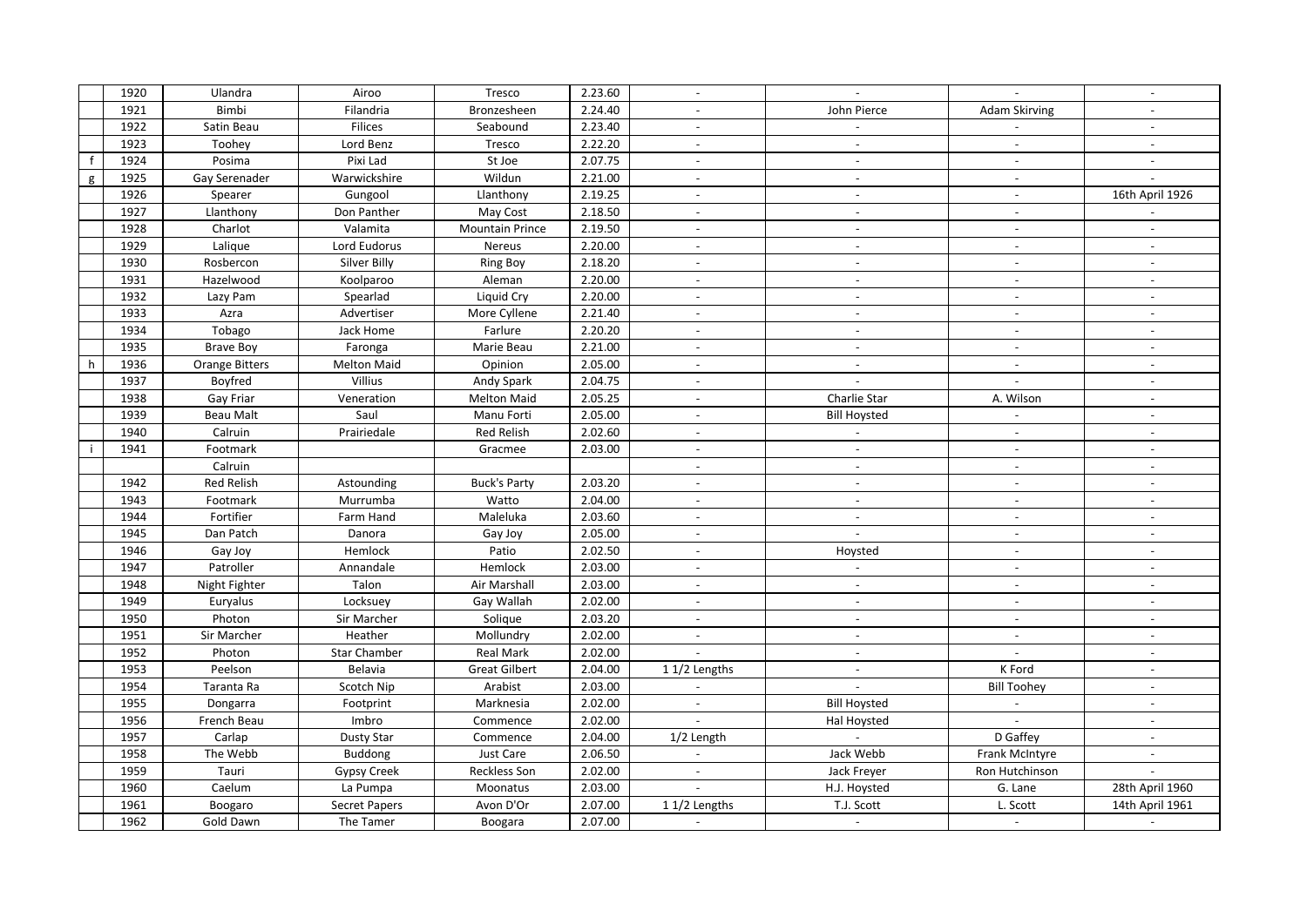| 1963 | Lady Jave            | Politician            | Pot Luck               | 2.03.50 | $\overline{\phantom{a}}$ |                                  | $\mathbf{r}$             | $\mathbb{L}$             |
|------|----------------------|-----------------------|------------------------|---------|--------------------------|----------------------------------|--------------------------|--------------------------|
| 1964 | <b>Bullara</b>       | <b>Blue Era</b>       | <b>Virgil Street</b>   | 2.02.60 |                          | Bert Honeychurch<br>H.J. Hoysted | A Clarke                 | 8th April 1964           |
| 1965 | Burmonga             | Virgil Street         | Oarcatcher             | 2.03.40 | $1/2$ Length             | <b>Bill Hoysted</b>              |                          |                          |
| 1966 | Glo Whirl            | Terelyn               | Swift Chief            | 2.01.00 |                          |                                  | $\overline{\phantom{a}}$ |                          |
| 1967 | Glo Whirl            |                       | <b>Miss Nomer</b>      | 2.01.50 |                          |                                  |                          |                          |
| 1968 | Benakin              | Burmonga<br>Ansio     | Johnny Be Good         | 2.03.20 | $\overline{\phantom{a}}$ | $\sim$                           | $\sim$                   | $\sim$                   |
| 1969 |                      | <b>Blow Hard</b>      |                        | 2.01.20 |                          |                                  |                          |                          |
|      | <b>Burren Royal</b>  |                       | Ogo                    |         | $\overline{\phantom{a}}$ | $\overline{\phantom{a}}$         | $\overline{\phantom{a}}$ | $\overline{\phantom{a}}$ |
| 1970 | Maniere              | Woolbuyer             | Gay Vienna             | 2.08.00 | $\overline{\phantom{a}}$ |                                  | $\overline{\phantom{a}}$ | $\overline{\phantom{a}}$ |
| 1971 | Snipe's Son          | <b>Talend Beau</b>    | Pacific Pleasure       | 2.03.20 | $\overline{\phantom{a}}$ | Hal Hoysted                      | $\mathbb{L}$             | $\overline{\phantom{a}}$ |
| 1972 | Snipe's Son          | Gold Morn             | <b>Shanty Boy</b>      | 2.01.00 |                          | Hal Hoysted                      |                          | $\overline{\phantom{a}}$ |
| 1973 | Gala Red             | Jeton                 | Red Hope               | 2.03.00 | $\overline{\phantom{a}}$ | $\blacksquare$                   | Johnnie Gilders          | $\overline{\phantom{a}}$ |
| 1974 | Baby Ben             | Noumea                | M. Sovereign           | 2.04.80 |                          |                                  |                          | $\overline{\phantom{a}}$ |
| 1975 | Shakir               | Arctic Island         | Red Hope               | 2.03.50 | $\overline{\phantom{a}}$ | $\overline{\phantom{a}}$         | $\overline{\phantom{a}}$ | $\sim$                   |
| 1976 | Carl's Gift          | Double Cop            | M. Dutton              | 2.02.80 | $\sim$                   | $\overline{\phantom{a}}$         |                          | $\blacksquare$           |
| 1977 | Helmsman             | Carl's Gift           | <b>Bold Rover</b>      | 2.03.50 |                          |                                  | T MacAloon               |                          |
| 1978 | Bookkeeper           | Smokewood             | Trilou                 | 2.02.25 | $\sim$                   | $\blacksquare$                   | <b>Tom Littler</b>       | $\sim$                   |
| 1979 | Rough Bay            | Make Mine Brandy      | Lewmac                 | 2.03.00 | Neck                     | $\overline{\phantom{a}}$         | Peter Graf               | $\overline{\phantom{a}}$ |
| 1980 | Airman               | Epilette              | Royal Namnam           | 2.03.40 | Length                   |                                  | A. Marney                |                          |
| 1981 | Paignton             | <b>Bon Crest</b>      | Fair Battle            | 2.01.70 | $\mathbb{Z}^2$           | W.S Nevinson                     | N. Barrett               |                          |
| 1982 | Jindera Lad          | Manda                 | Sweet Jamaica          | 2.02.00 | 3/4 Length               | D. Parr                          | G. Hilderbrand           | 19th March 1982          |
| 1983 | <b>Mighty Glen</b>   | Prince Tone           | Prince Of Norodom      | 2.01.00 | Half Neck                | R. Dorman                        | G. Murphy                | 18th March 1983          |
| 1984 | Prince Tone          | Allez Bijou           | Presuppose             | 2.01.20 | Head                     | R.A. Freyer                      | Dale Broadfoot           | 30th March 1984          |
| 1985 | Major Quarry         | <b>Dusty Springs</b>  | <b>Standing Orders</b> | 2.04.00 | 1/2 Length               | R.A. Freyer                      | G. Power                 | 29th March 1985          |
| 1986 | Diagrafair           | Pride Of Indies       | In the Field           | 2.02.20 | Head                     | I.G. Saunders                    | D. Murphy                | 14th March 1986          |
| 1987 | In The Field         | Sordon Lad            | Just Another           | 2.01.00 | 1/2 Length               | R.A. Freyer                      | <b>Greg Hall</b>         | 27th March 1987          |
| 1988 | <b>Trev Cent</b>     | Good Mac              | Remeny                 | 2.09.00 | Short Half Head          | R.A. Freyer                      | A. Fitzgerald            | 25th March 1988          |
| 1989 | Abstraction          | Port Kingdom          | Merino Explorer        | 2.02.00 | 4 Lengths                | D. Freedman                      | D. Gauci                 | 7th April 1989           |
| 1990 | Lord Palmerston      | <b>Prince Carrick</b> | Averted                | 2.06.00 |                          | Q.J. Scott                       | R. McLeish               |                          |
| 1991 | Polyphony            | Manor Shade           | Bongo Rhythm           | 2.03.30 | $\overline{3}/4$ Length  | T.P. Donnelly                    | M De Montfort            | 8th February 1991        |
| 1992 | Davilora Lad         | <b>Bundoor's Best</b> | Touson                 | 2.01.80 | 3/4 Length               | Roger Hoysted                    | G. Bamford               | 3rd April 1992           |
| 1993 | Wilga Dash           | <b>Fleet Dancer</b>   | Worth His Weight       | 2.06.20 | $1/2$ Length             | R. Stubbs                        | A Abrahams               | 26th March 1993          |
| 1994 | Jovial Dancer        | Galician              | Out Of The Pack        | 2.00.30 | 1 Length                 | Roger Hoysted                    | A Abrahams               | 25th March 1994          |
| 1995 | Rose Reward          | Light Machine         | Let Me Pass            | 2.00.50 | Long Neck                | G Rogerson                       | L Cropp                  | 24th March 1995          |
| 1996 | Barrakee             | Expensive             | Kenquest               | 1.59.40 | $1/2$ Head               | Richard Freyer                   | David Chipman            | 29th March 1996          |
| 1997 | <b>Baby Bomber</b>   | Prince Magic Eye      | The Reveille           | 1.59.30 | 1 3/4 Lengths            | David O'Prey                     | Peter Hutchinson         | 21st March 1997          |
| 1998 | Barrakee             | Party Prince          | Soup Kitchen           | 2.02.8  | $1/2$ Length             | Richard Freyer                   | Mathew Cahill            | 27th March 1998          |
| 1999 | Lucky Enough         | Goodwood              | Sir Knight             | 2.04.94 | 1/2 Length               | <b>Brian Cox</b>                 | Jamie Innes              | 26th March 1999          |
| 2000 | Ekalaka              | Talination            | Born To Dance          | 2.00.72 | 2 1/4 Lengths            | <b>Brian Cox</b>                 | Patrick Payne            | 31st March 2000          |
| 2001 | Meet The Stars       | Keystone              | Born To Dance          | 2.10.10 | Long Neck                | Joe Cleary                       | <b>Troy Phillips</b>     | 23rd March 2001          |
| 2002 | Ekalaka              | Never Dull            | Campaign's Magic       | 2.00.25 | 2 1/4 Lengths            | <b>Brian Cox</b>                 | Mathew Cahill            | 12th April 2002          |
| 2003 | Taskwin              | Road To Dance         | Le Destina             | 2.00.35 | 3/4 Length               | Richard Freyer                   | <b>Travis Creek</b>      | 4th April 2003           |
| 2004 | Personal Image       | Irish Knight          | Stadium                | 2.01.99 | Neck                     | <b>Richard Freyer</b>            | Nick Souquet             | 26th March 2004          |
| 2005 | <b>Prime Century</b> | Davidoff              | Polish Clown           | 2.02.16 | 11/4 Lengths             | Graeme Rogerson                  | <b>Mathew Cahill</b>     | 15th April 2005          |
|      |                      |                       |                        |         |                          |                                  |                          |                          |